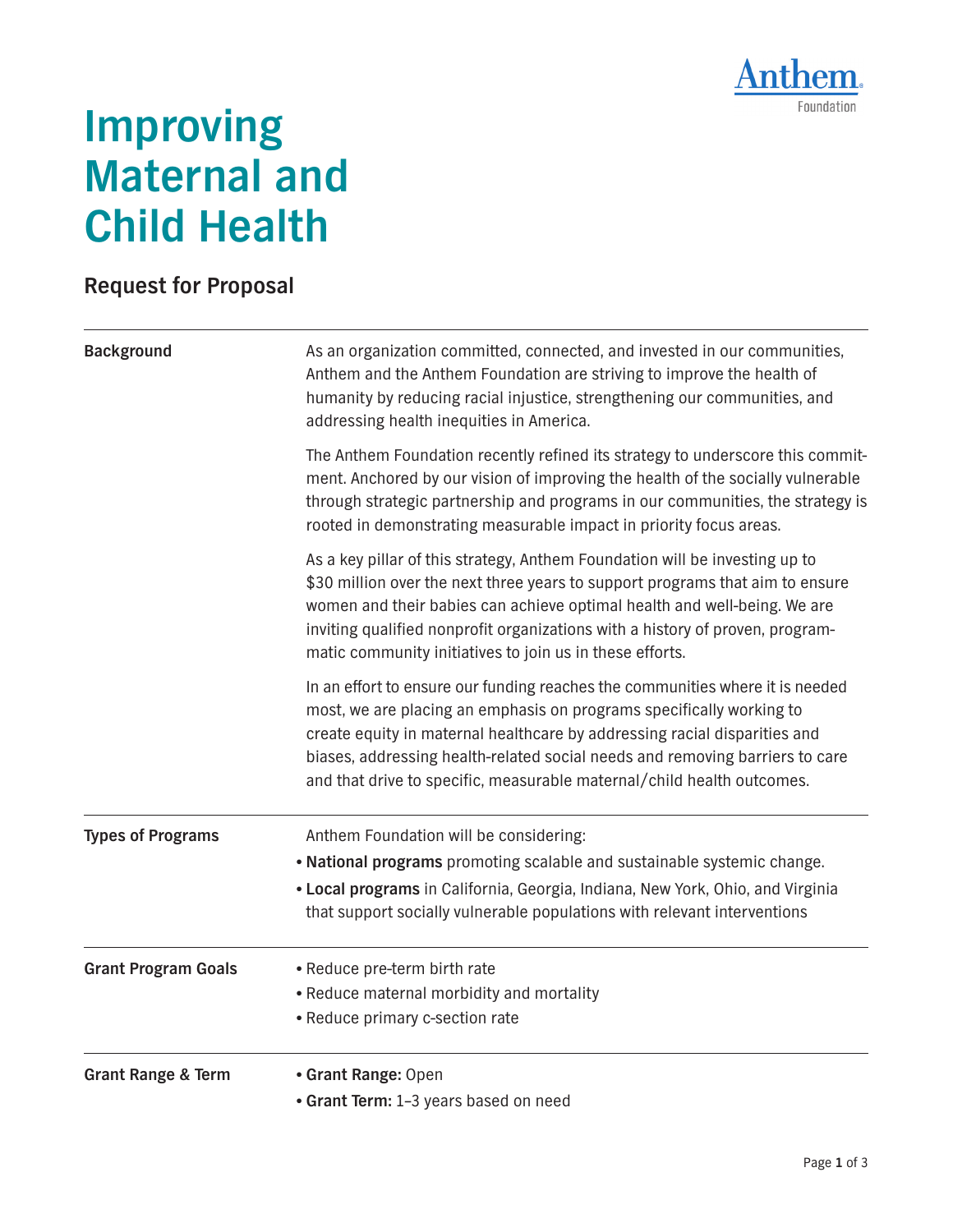| <b>Required Information</b> | Successful grant applications should include:<br><b>Methodology</b><br>Include critical milestones for tracking to specific metrics such as:<br>• Percentage increase in babies born full term (greater than<br>37 weeks gestation) compared to established baseline                                                                                                                                                                                                                                                                                                                    |
|-----------------------------|-----------------------------------------------------------------------------------------------------------------------------------------------------------------------------------------------------------------------------------------------------------------------------------------------------------------------------------------------------------------------------------------------------------------------------------------------------------------------------------------------------------------------------------------------------------------------------------------|
|                             | • Percentage decrease in NICU admissions (i.e., early prenatal care;<br>smoking cessation programs)<br>• Percentage decrease in severe maternal morbidity compared to<br>established baseline                                                                                                                                                                                                                                                                                                                                                                                           |
|                             | • Percentage decrease primary c-section rate                                                                                                                                                                                                                                                                                                                                                                                                                                                                                                                                            |
|                             | <b>Process and/or Outcome Measures</b><br>Include one or more of the areas below:                                                                                                                                                                                                                                                                                                                                                                                                                                                                                                       |
|                             | <b>Health Equity</b><br>• Address implicit bias<br>• Support women of color<br>• Support vulnerable individuals<br>• Provide culturally/individually relevant interventions<br>• Promote accessibility (doulas/midwives, CBOs, CHWs)                                                                                                                                                                                                                                                                                                                                                    |
|                             | <b>Whole-person Care</b><br>• Mental health (including domestic violence and substance abuse)                                                                                                                                                                                                                                                                                                                                                                                                                                                                                           |
|                             | Understanding of health-related social needs of population being served<br>• Food security<br>• Transportation<br>• Safe housing                                                                                                                                                                                                                                                                                                                                                                                                                                                        |
|                             | Interventions that are relevant to population being served<br>. Builds trust through programming that considers unique needs of<br>women being served<br>. Collaborations that focus on meeting the needs of the local community                                                                                                                                                                                                                                                                                                                                                        |
| Eligibility                 | Applicants must meet all of the following eligibility criteria for consideration:                                                                                                                                                                                                                                                                                                                                                                                                                                                                                                       |
|                             | 1. Show proof of status as a registered 501(c)3 charitable organization within one<br>of the following subsections of the Internal Revenue Code:<br>• 170(B)(1)(a)(vi) – Organization which receives a substantial part of its support<br>from a governmental unit or the general public<br>• 509(A)(2) - Organization that normally receives no more than one-third of its<br>support from gross investment income and unrelated business income and<br>at the same time more than one-third of its support from contributions, fees,<br>and gross receipts related to exempt purposes |